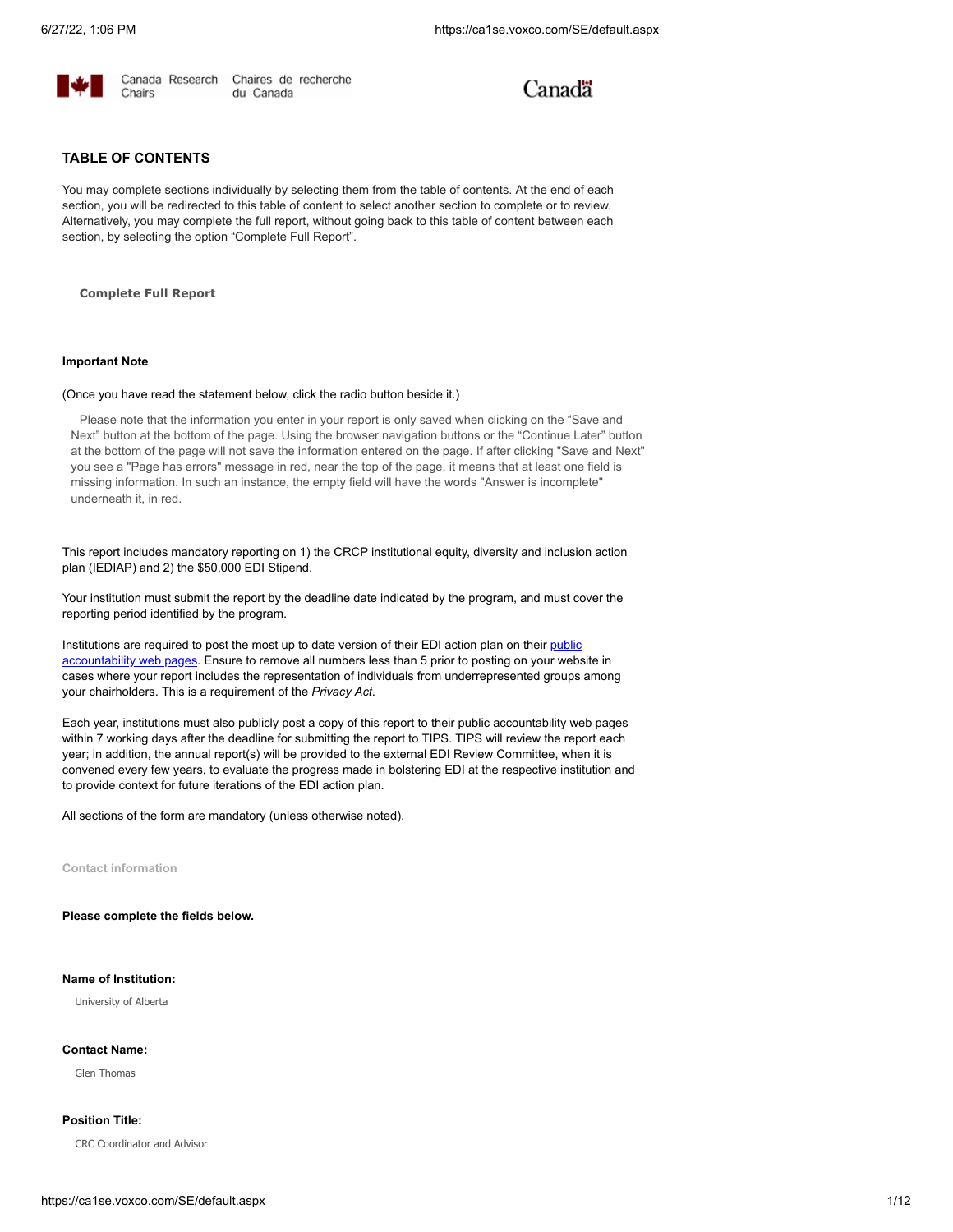#### **Institutional Email:**

crcadmin@ualberta.ca

#### **Institutional Telephone Number:**

780-492-6266

Does your institution have an EDI Action Plan for the CRCP?

Yes

PART A: EDI Action Plan - Reporting on Key Objectives Analyses, Systemic Barriers, Objectives and Indicators

Date of most recent plan (e.g. latest revision of the public plan):

09/02/2019

Rating given action plan in most recent review process:

**SATISFIES** 

Name of vice-president level representative responsible for ensuring the implementation of the plan:

WENDY RODGERS

In developing their action plans, institutions were required to conduct: 1) an employment systems review; 2) a comparative review; and 3) an environmental scan (see program requirements [here](https://www.chairs-chaires.gc.ca/program-programme/admin_guide-eng.aspx#equity_requirements)). These assessments were required in order to identify the specific systemic barriers and/or challenges that are faced by individuals from underrepresented groups (e.g. women, persons with disabilities, Indigenous Peoples and racialized minorities, LGBTQ2+ individuals) at the respective institution; institutions were then required to develop key S.M.A.R.T. (specific, measurable, aligned with the wanted outcome, realistic and timely) objectives and actions to address them.

Indicate what your institution's key EDI objectives are (up to six) as outlined in the most recent version of your action plan (either the one approved by TIPS or the one currently under review by TIPS), as well as the systemic barriers/challenges identified that these objectives must address. Please note that objectives should be S.M.A.R.T. and include a measurement strategy. List the corresponding actions and indicators (as indicated in your institutional EDI action plan) for each objective, and outline: a) what progress has been made during the reporting period; b) what actions were undertaken; c) the data gathered; and d) indicators used to assess the outcomes and impacts of the actions. Please note that indicators can be both quantitative and qualitative and should be specific. Outline next steps and use the contextual information box to provide any additional information (e.g., course correction, obstacles, lessons learned, etc.) for each objective.

## **Key Objective 1**

Brief description of S.M.A.R.T. (specific, measurable, aligned with the wanted outcome, realistic and timely) Key Objective 1:

This objective addresses systemic barriers related to data collection and inclusion. Over 2018-19 and 2019-20, the university enhanced data collection instruments and mechanisms to improve its capacity to conduct robust, intersectional analysis (including among CRCs), and to inform the development of additional initiatives in subsequent years. In 2021, the university focused additionally on developing a student census to evaluate our long-term pathway development efforts and a separate instrument to measure experiences of inclusion among CRCs.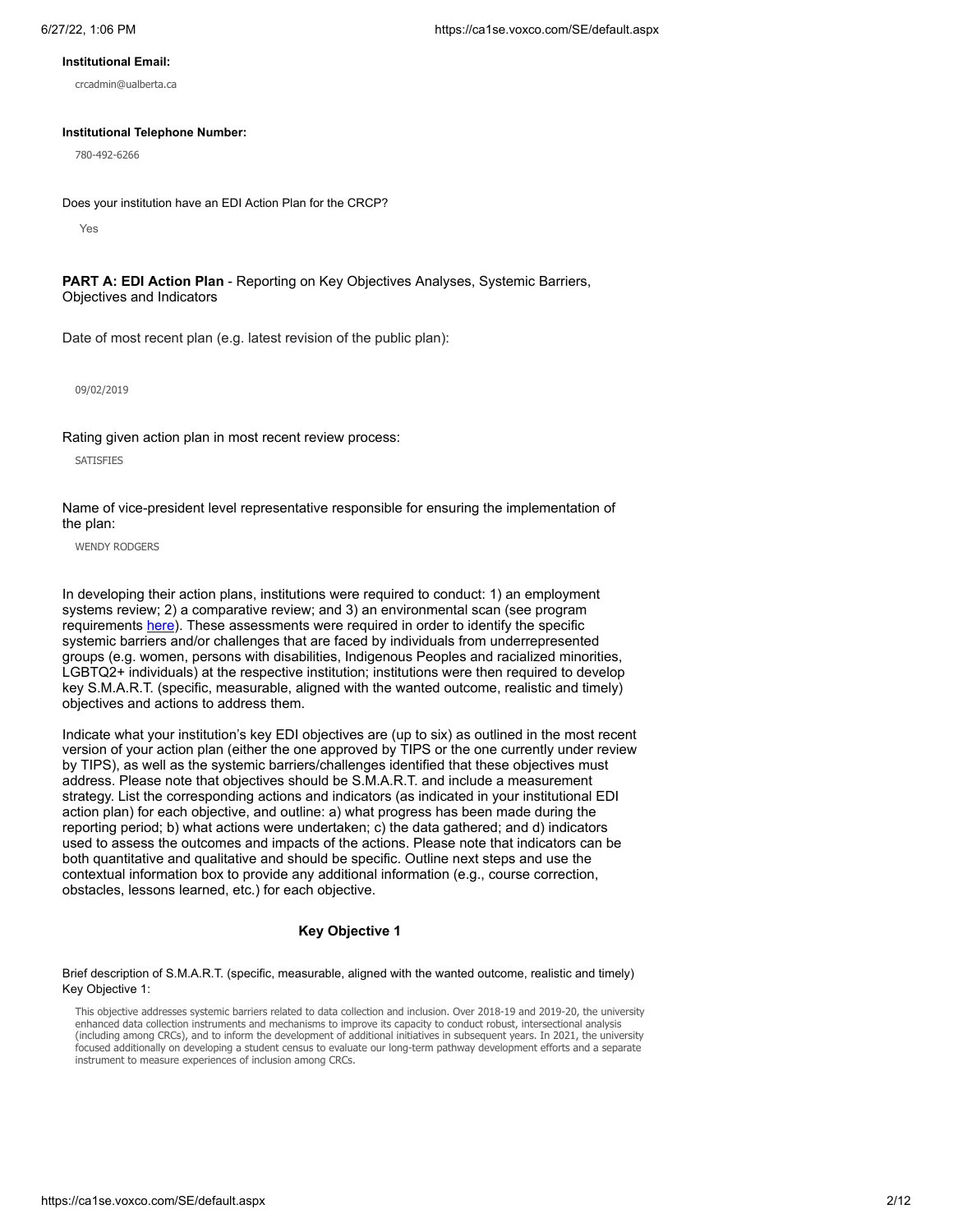#### Systemic barriers -

Please provide a high-level description of the systemic barriers (e.g., summarize what the barriers are and how they were identified):

The systemic barriers are insufficient intersectional data on our entire workforce and a lack of data on inclusion. To address systemic barriers, the university developed a workforce census in 2018-19, and continues to administer the census instrument to new hires to maintain an up-to-date view of our workforce. A lack of comprehensive workforce data remains a barrier, as completion rates for the census remain lower than desired. Additionally, the university does not currently have a mechanism to collect demographic data on job applicants (other than for the CRC program), representing a barrier to intersectional analysis of career pathways. Barriers have been validated through focus groups with faculty and staff and through the EDI Scoping Group (described in subsequent sections).

#### Corresponding actions undertaken to address the barriers:

The University of Alberta continues to implement its employee census to new hires to maintain an up-to-date picture of the workforce to support intersectional analyses and enable institutional goal-setting. Compared to previous data mechanisms this survey captures a wider range of characteristics and more specificity. In the long term, this survey will enable intersectional analysis of equity in employment including access to senior roles. In the short term, survey data is used as an input for faculties in setting their annual EDI objectives. This work supports overall diversity of the faculty population, which supports diversity in the CRC program in the long term (i.e., developing the pipeline). The survey assists the University of Alberta in evaluating diversity within our CRC cohort beyond the categories required by CRC. To mitigate the lack of intersectional data on applicants, the university has applied for and received stipend funds to develop an appropriate data management and reporting system that integrates more effectively with our application system and ensures confidentiality and security. Our workforce data is now supplemented by our first student census, administered during the reporting period. The student census will allow us to analyze the effectiveness of pathway initiatives (including initiatives to improve diversity in particular fields and among graduate students), which indirectly supports diversity in the CRC program. To mitigate the lack of data on inclusion, we have finalized a survey instrument for administration to CRCs. Full implementation was delayed in 2021 due to the impacts of COVID, but a pilot implementation to subject experts among our CRCs is planned for June 2022. Additionally, we appointed a Provost's Fellow focusing on accessibility and accommodation, who is conducting university-wide consultation to develop recommendations on enhancing accommodations and accessibility for persons with disabilities.

#### Data gathered and Indicator(s) - can be both qualitative and quantitative:

Quantitative indicators: please access the University of Alberta EDI census report here ( https://www.ualberta.ca/equitydiversity-inclusivity/2019-workforce-diversity-report.pdf ). Qualitative indicators: implementation of student census; implementation of consultations on accommodation; and development of inclusion survey instrument.

#### Progress and/or Outcomes and Impacts made during the reporting period:

Continued implementation of the workforce census. Implementation of the student census. Launch of consultation process focused on accommodation and accessibility. Finalization of inclusion survey instrument.

#### Challenges encountered during the reporting period:

The university continued to experience challenges due to COVID-19, most notably in requiring the reallocation of staff resources and senior leadership to focus on pandemic response. This resulted in the delay of the implementation of our inclusion survey to 2022. The University of Alberta also received a substantial reduction in government operating funding during the reporting period, which had a negative impact on the availability of staff to complete this work.

#### Next Steps (indicate specific dates/timelines):

Pilot implementation of inclusion survey: June 2022 Formal report on student census results: fall 2022 Provost's Fellow recommendations on accommodation and accessibility: fall 2022

## Was funding from the CRCP EDI stipend used for this key objective?

No

If the answer to the previous question was 'yes', indicate how much of the funding was spent on this key objective and specifically what the funds were spent on.

#### **Do you have other key objectives to add?**

Yes

**Key Objective 2**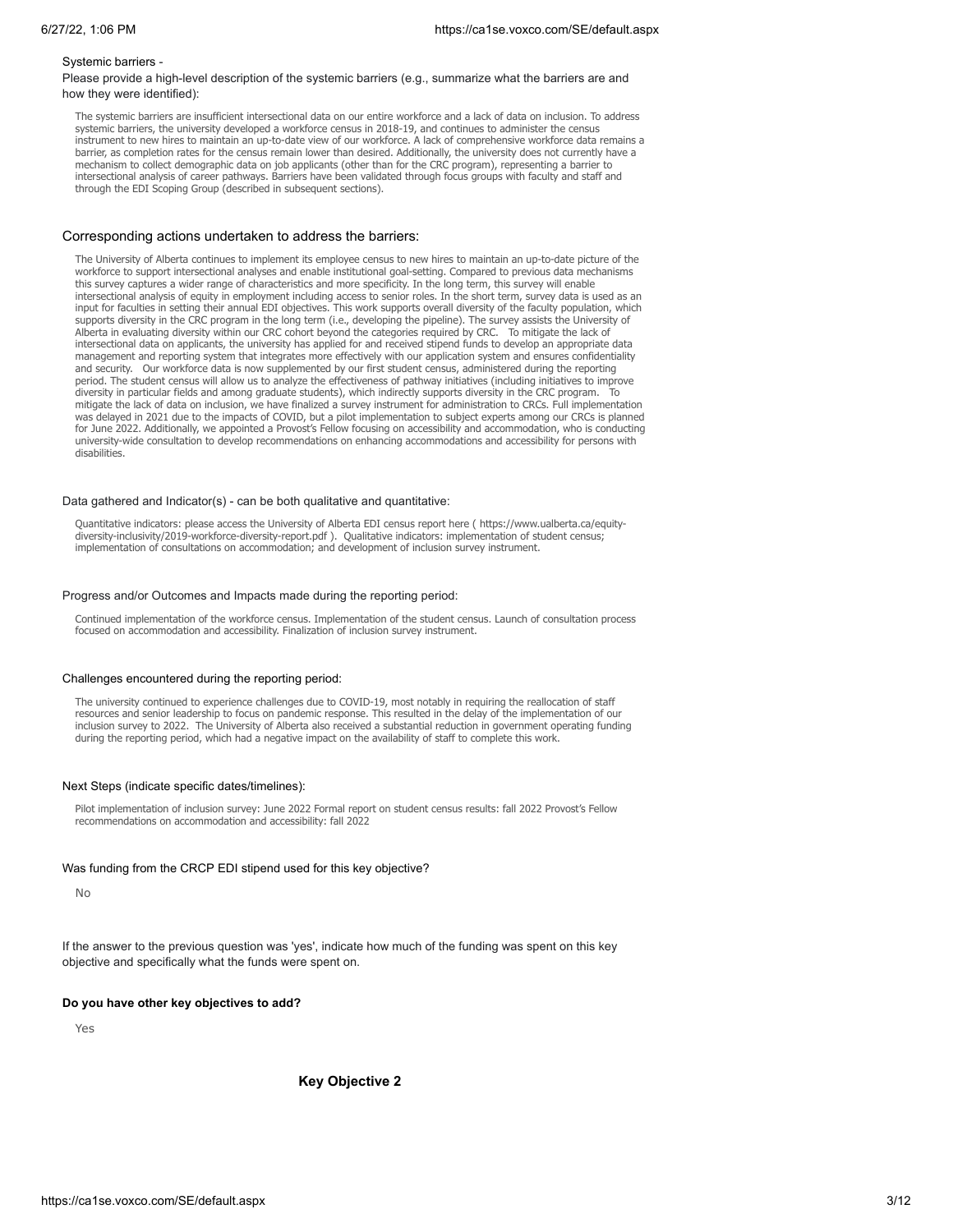#### Brief description of S.M.A.R.T. (specific, measurable, aligned with the wanted outcome, realistic and timely) Key Objective 2:

This objective is intended to integrate EDI into the University's core activities of teaching, research, and service. The University of Alberta works to ensure that tools and resources are available to assist faculties, departments, administrative units, and individual researchers to incorporate EDI best practices into their work environments. Primary resources include the Centre for Teaching and Learning (CTL) (where instructional development and supports already exist), Human Resource Services (which offers training, education, and unit-specific advising), and the Office of Safe Disclosure and Human Rights (which provides education on promoting human rights, addressing discrimination and harassment, and disclosure processes). For the reporting period, the university's key objectives included: - initiating development of foundational modules on EDI for use in recruitment and evaluation processes (to be completed in 2022); - develop the university's first Indigenous Initiatives Strategic Plan (to launch June 2022), which provides a comprehensive vision for integrating Indigenous perspectives, Indigenization, and reconciliation throughout the university's research and teaching activities; - hire a senior educational developer in the Centre for Teaching and Learning dedicated to promoting EDI in university instruction; participate in national dialogues on Black academic inclusion; - launch a Black Academic Excellence Cohort Hire initiative to recruit 11 Black scholars across 11 different faculties and disciplines.

### Systemic barriers -

#### Please provide a high-level description of the systemic barriers (e.g., summarize what the barriers are and how they were identified):

Please provide a high-level description of the systemic barriers (e.g., summarize what the barriers are and how they were identified): During the reporting a number of barriers to advancing equity, diversity, and inclusion were identified by EDI leads in Academic Faculties, Information and Library Services, Faculty of Graduate Studies and Research and the Dean of Students Office, as well as by regular engagement with the university's cohort of CRCs focused on identifying EDI-related barriers. Barriers have additionally been identified through consultations with Indigenous scholars, students, and community undertaken throughout the development of the university's first Indigenous Strategic Plan. These engagements have identified systemic barriers including: continued needs for a strong community of practice among EDI leaders; a lack of university-specific educational resources for use in research evaluation and administrative committees (e.g., faculty hiring); the need for supports for researchers to incorporate EDI best practices; and a lack of sufficient networks or cohorts to support faculty who are members of underrepresented groups. The need for more education to enable the expansion and deepening of our equity commitments has been identified as important across all faculties and portfolios. This education would range from foundational knowledge and awareness of EDI to more specific kinds of education relating to anti-racism and anti-Indigenous racism, supporting EDI in recruitment, and supporting students from equity denied groups. Another systemic barrier has been the support for Indigenous academics. Representatives from the Office of the Vice-President Research (OVPRI) have been meeting with EDI leads and EDI Committees in many faculties to discuss EDI and research. Another barrier that was identified is more accountability relating to recruitment outcomes and improved system wide support for integrating sound EDI practices into recruitment processes. The latter would also require better training and education for members of selection committees. Related to recruitment is the identified need for more attention to and consideration for equity issues in retention and advancement. A project to review these processes and integrate training was initiated. Additional barriers to equity were identified broadly as accessibility, and fall into two sub categories of barriers: accommodations requests and broader issues of accessibility, building access, and access to information both digital and other. Included in barriers to access relating to accommodations is the emergence of different kinds of accommodation needs<br>resulting from hybrid learning. Finally, good data and data analysis are viewed as being integra accountability measures and the need for expanded capacity in this area was also identified as an issue to be addressed. This analysis would lead to better reporting on commitments identified as barriers to progress.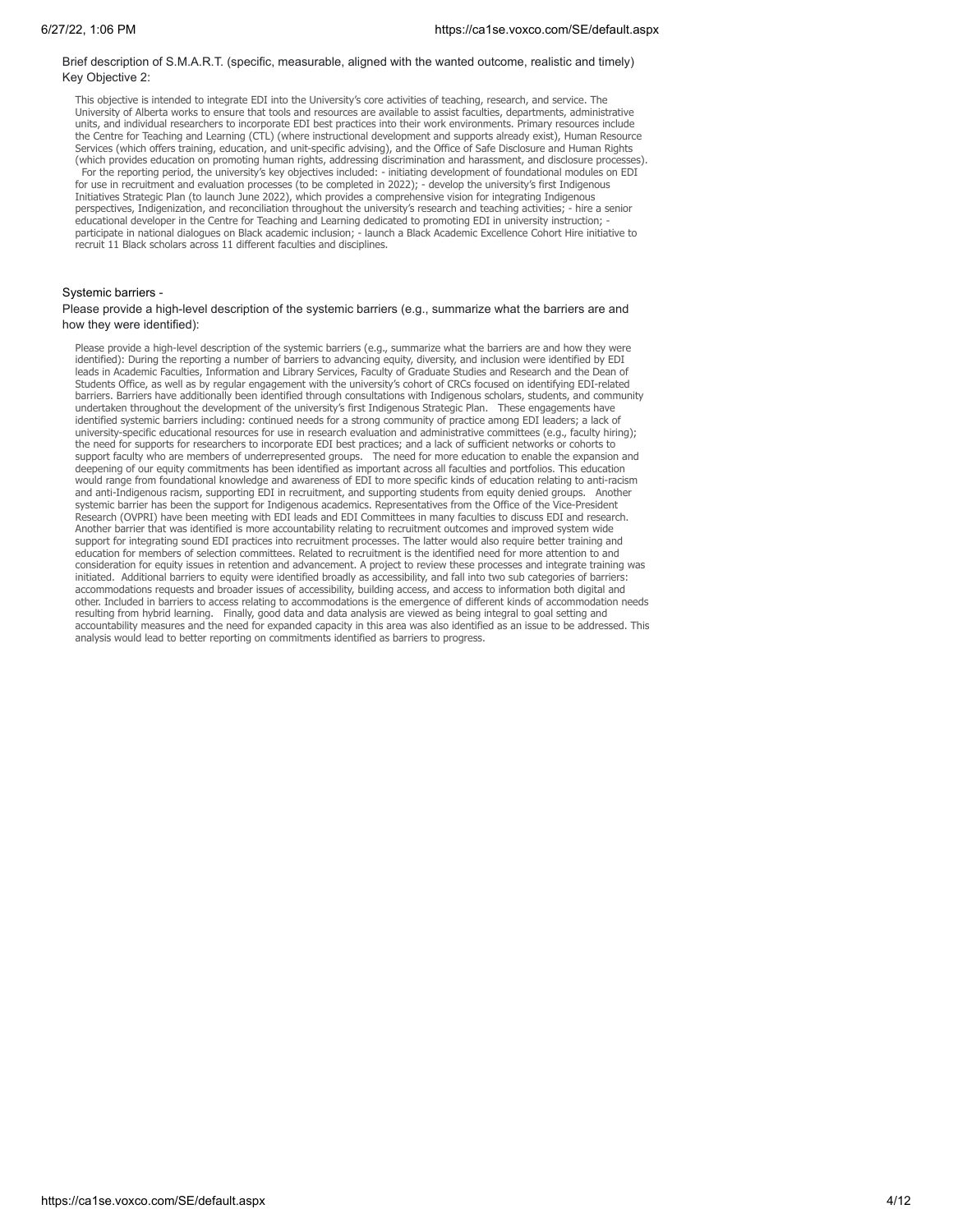#### Corresponding actions undertaken to address the barriers:

In order to address systemic barriers, the University of Alberta has established a network of facul ty and unit EDI leads as a communi ty of practice for those leading initiatives to support facul ty, staff and students. These efforts will support EDI in the environment into which CRCs are recruited and in which they work. As early examples of this work, the Faculty of Science has developed and shared an Equitable Hiring Guide, and the Faculty of Arts has revamped its recruitment guidelines for tenure-track roles. The Office of the Provost is undertaking a review of student accommodation processes. The faculty of<br>Business is integrating EDI considerations in new space development and ILS is focused on a space upd relating to the provision of spaces that The University of Alberta Library has developed resource guides to support all U of A scholars in identi fying and accessing resources related to EDI topics, to promote consideration of EDI in teaching and in research activities: https://guides.library.ualberta.ca/edi Representatives from the University of Alberta Office of the Provost and Office of the Vice President (Research and Innovation) participated in the 2020 National Dialogues and Action Event on Anti-Black Racism and Black Inclusion in Canadian Higher Education. In No vember 2021, The Universi ty of Alberta was one of the universities participating in the virtual signing of the Scarborough Charter on Anti-Black Racism and Black Inclusion in Canadian Higher Education: Principles, Actions and Accountabilities. In this year, the Universi ty commi tted to a new initiative, a Black Academic Excellence Cohort Hire, to help make an immediate and substantive contribution to advancing Black academic excellence at the University by hiring up to 11 tenure-track Black scholars into 11 different faculties. This initiative is part of our commitment to addressing the cumulative impacts of historical and systemic discrimination that ha ve stood in the way of inclusive excellence at the University of Alberta and at universities across Canada. These faculty members will join the Universi ty of Alberta in July 2022 and plans are currently underw ay to plan networking and onboarding events for the new cohort as well as a series of events for the broader university community to help ensure that the university that they join is one in which they can thrive. This work will be ongoing. To this end, the OVPRI has set a goal of establishing Research Excellence Networks. With this initiative, the University will establish, support, and promote targeted research networks --Black Research Network, Indigenous Research Network, and others to promote Indigenous, Black, or other cohorts of excellence and to enhance the research capacity of those from within what have traditionally been equity-denied groups within the University. The University Intersections of Gender (IG) is a signature area of teaching and research. IG works to con vene scholars across disciplines, hold educational sessions, and build capaci ty for intersectional research across the universi ty. Notable achievements in the year include expanding on existing external relationships (including with Women and Gender Equality Canada), establishing a steering committee to guide towards the establishment of an institute, delivering an Indigenous workshop at the Congress of the Humanities and Social Sciences, developing and delivering a course on intersectionality through the Department of Women's and Gender Studies, presenting to the Prime Minister of Canada on the work of Intersections of Gender, establishing an international presence by developing an international Intersectional Research network through funding from the Worldwide Universities Network, and delivering a variety of workshops focused on intersectionality (e.g. Research Fridays). IG developed and piloted a very successful set of research presentation events under the umbrella of Research Fridays (RF). These events drew audiences not just from across the university, but across Canada and around the world. Working primarily in webinar format through the Signature Area zoom license, the RF events were exclusively online, which led to high participant turnout and registrations for the video recordings that ha ve been accessed many times since the live event. It has been a highly successful and cost-effective effort which we are also adapting now for a collaborative Intersectional Health Research series with the Women's and Children's Health Institute. More details about the RF series can be found later in this report. IG supported the development of a \$125 million proposal led by the Universi ty of Calgary in collaboration with the Women and Children's Health Research Institute. Dr. Salami led the writing of the Indigenous Engagement and Equity, Diversity, and Inclusion (EDI) component of the letter of intent and will lead the EDI component of the letter of intent. IG organized and sponsored a key event at Congress 2021 (Northern Relations), hosted at<br>UAlberta, titled "MMIWG and Indigenous Women on Rising Up". This event shared thinking and address 2019 Final Report of the National Inquiry into Missing & Murdered Indigenous Women & Girls (MMIWG) f rom 12 distinguished Indigenous activists, communi ty centered scholars, and organizers, and offered performances of Indigenous artists as creative expressions of impact as a result of the realities of MMIWG. The event also featured live translations in several Indigenous languages, including Nakoda/Stoney, Cree, and Dene, as well as a generous opening prayer by Elder Ekti of Saddle Lake First Nation. The event sought to mobilize action for MMIWG in the academy with the intention to impact the education system and society at large. With months of organizing by former Associate Director Rebecca Sockbeson, the commi tted dedication of several key staff members, the contributions of high-performing backend technical workers, translators, and designers, and an output of \$12,500 (\$7,500 contributed by Congress as a show of support for this important event), the event was indeed a highlight of the week, particularly falling so close on the heels of the remains of<br>215 children discovered on the site of the Kamloops Residential School. We had a large and engage Tupper. Not only does the event record now act as a living resource on the IG website, but it will also be one of the recommended resources in an course in the Faculty of Education (EDU 211), reaching 1400 students per year, in the Pedagogical Guide for Faculty of Education for Ministry of Education standards to meet TQS compliance. It will additionally be circulated to all IG communications channels on its anniversary this May 2022. In April 2021, the Communi ty Voices series was launched, where University of Alberta scholars and community partners are invited to talk about their collaborative research relationships. These hour-long conversations between community partners and scholars are part of a process of building good relations between researchers and Indigenous communities, demonstrating how scholars can engage with communities in respectful w ays. In 2021, SKIPP allocated \$25,000 to a proposal to develop ground-penetrating research initiatives across the province to directly support the outcomes of the Indian Residential School System. These funds supported a CFI -JELF application "Finding the Ancestors: Building Inf rastructure to Support Indigenous Communi ty-Engaged Archaeological Remote Sensing." The application was for a \$1.2 million grant to develop inf rastructure to support Indigenous communities locating unmarked graves. To date, over 1,300 graves have been located on or near residential school sites. The National Student Memorial Register currently has the names of 4,130 children. The Institute of Prairie and Indigenous Archaeology (IPIA), under the leadership of Métis scholar and SKIPP Co-DI rector Dr. Kisha Supernant, has been supporting Indigenous communities searching for the unmarked graves of their children who never came home from residential schools. She and her team have been developing resources, providing guidance, and doing surveys of residential school landscapes at the request of Indigenous communities. In light of the renewed focus on Indian Residential Schools, the IPIA and the Kule Institute for Advanced Study (KIAS) have also partnered to develop a Rapid Research Response web series "Uncovered:<br>Truths about Indian Residential Schools" to facilitate conversations by highlighting the voices of experts members, and faculty members across the University of Alberta. In 2021-2022, SKIPP was part of the following events: Scholars Circle Gatherings (February - May 2021), Institute of Prairie and Indigenous Archaeology Virtual Launch: "Looking Back, Looking Forward: Indigenous Archaeology in Canada" (April 2021), Community Voices with Elder Rick Lightning and Dr.<br>Richard Oster (April 2021), Indigenous Graduate Student Event with SAGE Pod (April 2021), Celebratin 2021) (o ver 5000 attendees f rom across Canada attended), KIAS Collective Gathering (Nov 2021), Canadian Mountain Network - Shifting Towards Indigenous Engaged Research (2021), FURCA Event & Keynote Speech by Co-Director, Kisha Supernant (March 2022), and planning for the KIAS Collective Gathering on the Experiential Learning for Indigenous Knowledge (May 2022). They were involved in multiple events for Congress 2021 hosted or co-organzied by SKIPP. The Office of the Vice President (Research and Innovation) [OVPRI] has created new resources for researchers on equity, diversi ty and inclusion in research. Materials address EDI as both a policy and a set of practices, address the steps of enacting an equity framework, give specific tips for researchers in the areas of team composition, research environment and team culture, researcher training and advancement, research design, and more. The OVPRI continues to offer workshops on incorporating EDI in research proposals. In addition, the OVPRI has established a new position, a Program Officer for Indigenous Initiatives and Equity, Diversity and Inclusion, to support the work int this area. Staff in the Researcher Development Services portion of the portfolio are undertaking additional II + EDI training and professional development, via Indigenous Works, Academic Impressions' DEI Foundations course, the University of Alberta's Indigenous MOOC, OCAP training and other options. The new Indigenous Engaged Research Grant, particularly geared at supporting Indigenous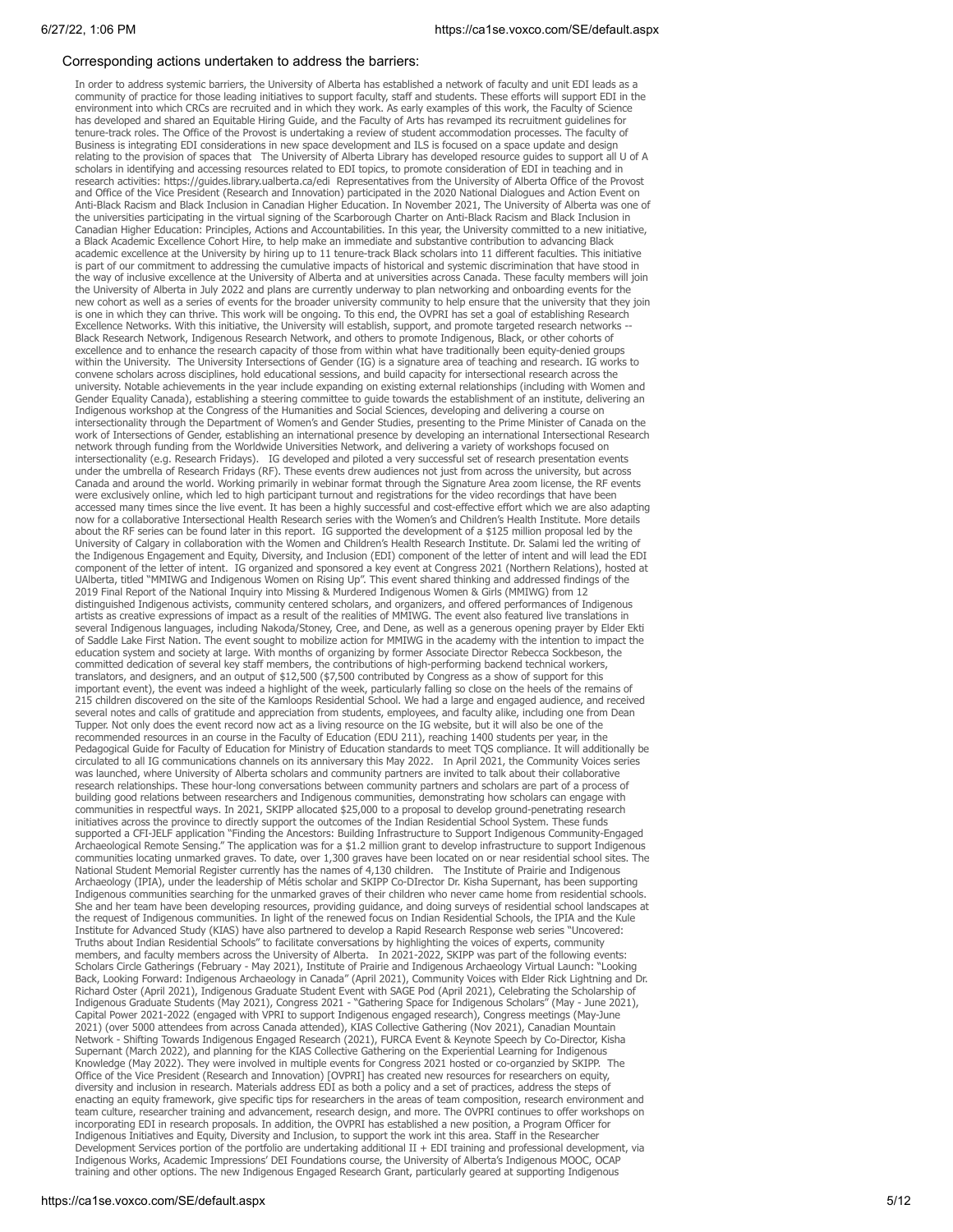researchers who research in, with and for Indigenous communities, continues to respond to stated needs of Indigenous researchers and researchers working in, with and for Indigenous communities. An Indigenous Engaged Research Award is being planned and other initiatives are in development. The OVPRI EDI will be re-launched with new material in the coming months.

## Data gathered and Indicator(s) - can be both qualitative and quantitative:

The University of Alberta has developed educational materials and guides, as described above. In addition, the network of faculty EDI leads has led to improvements to support faculty, staff and students. These efforts have resulted in many workshops and educational activities offered by the Centre for Teaching and Learning (CTL) that can be found at: https://www.ualberta.ca/centre-for-teaching-and-learning/teaching-support/preparation/edi.html . Although the resources offered by CTL is not targeted specifically to CRCs, this education benefits all faculty at the University of Alberta. IG developed a relationship with Women and Gender Equality Canada and is completing an environmental scan on equityseeking organizations in Canada. IG collaborated with the Women and Children's Health Research Institute to develop and deliver workshops focused on intersectionality in health research. IG initiated an international research collaboration with financial support from Worldwide Universities Network to complete a review of available literature on how intersectionality has been used in the context of the COVID-19 pandemic and also developed a network of international scholars on intersectionality. The University's Situated Knowledges: Indigenous Peoples and Place (SKIPP) is another signature area of teaching and research. In 2021-22, SKIPP focused on building community within the network and created a website, which will house an Indigenous-engaged scholars directory, SKIPP projects and educational recordings, and curate resources for Indigenous communities and community-driven research. SKIPP has been engaging with the University Research Policy Committee (URPC) which operates under the Vice-President (Research and Innovation) portfolio and advises, reviews, and informs on policy decision-making related to research. SKIPP has also been active on the newly formed Indigenous Research Strategy Task Force. Implementation of guidelines for Indigenous community-engaged research. The University has integrated Indigenization into its academic Quality Assurance processes to ensure that this is embedded throughout the academic enterprise.

## Progress and/or Outcomes and Impacts made during the reporting period:

The University of Alberta is a signatory to the Scarborough Charter. During the reporting period a number of initiatives were undertaken by the OOP and by individual faculties and portfolios to begin to address barriers to progress EDI. Through information sharing in the EDI Leads Network (formerly the Faculty EDI Leads Network) are able to report on the following progress being made by the Office of the Provost and our partners throughout the university community. In order to meet the specific needs of students, faculty, and staff individual faculties and portfolios accessed or developed learning opportunities for their communities. The Office of the Provost continues to lead, in cooperation with the Centre for Teaching and Learning, the development of a range of online modules on the foundations and applications of EDI principles and practices. Education on issues relating to a range of EDI related learning needs was undertaken by Informaion and Library Services (Supervisory Training relating to leading on EDI and the development of LibGuides on number of EDI related subjects); Engineering (EDI modules under development, Calendar for national and international days of note); Faculty of Science is engaged in mentoring of faculty members from equity denied groups; Faculty of Arts (Anti-Racism Education Series); Faculty of Business (Black History Month workshop); Faculty of Medicine and Dentistry (Annual EDI symposium, mandated EDI training for MMI file reviewers and interviewers; publication in Advanced in Health Sciences Education: Freedom from discrimination or freedom to discriminate? Discursive tensions within discrimination policies in medical education); Faculty of Science (EDI website with resources); Faculty of Pharmacy (EDI session on Gender Pronouns; Development of Anti-Racism education in process); Faculty of Education (delivered a number of anti-oppression and antiracism sessions during the year)

## Challenges encountered during the reporting period:

In addition to the challenges and anxieties of working in the COVID environment, faculty, students and staff at the University of Alberta have undergone additional stress and anxieties related to a series of severe budget cuts, a major reorganization of the university structure and changes in administrative services through the university. The ability to move forward with desired change has been impeded by continual shifts in personnel and responsibilities, but the commitment to doing the work laid out in the University of Alberta's EDI Strategic Plan, in the soon-to-be released Institutional Indigenous Strategic Plan, and to meeting our commitments under Dimensions Charter, the Scarborough Charter, the TRC's Call to Action and UNDRIP remain strong.

## Next Steps (indicate specific dates/timelines):

● Hire Program Officer in Indigenous Initiatives & Equity, Diversity and Inclusion in Office of Vice President (Research and Innovation) by December 2022 to provide greater II & EDI-related supports and training for researchers across the University ● Develop and launch first EDI modules by December 2022 with new modules launching every six months to provide greater EDI-related supports and training for researchers across the University ● Hire regular GRA support to support the development of EDI modules and other related materials. (ongoing) ● Refresh and relaunch EDI-related pages of University (Provost's Office and OVPRI) to ensure that researchers, faculty, staff, and students can find current and relevant information and materials. To be completed by March 2023. ● Develop Indigenous Research Primer–a collaboration between OVPRI and VPIPR to develop a primer on doing research with and for Indigenous peoples in Alberta, helping to prepare researchers for the knowledge needed to work in, with, and for Indigenous communities in Alberta, respecting different sovereign nations, cultural and linguistic differences, governance structures, geographical territories, treaty relationships, non-treaty relationships and other key points. First stage to be completed by March 2023, but with additional stages over next three years.

## Was funding from the CRCP EDI stipend used for this key objective?

No

If the answer to the previous question was 'yes', indicate how much of the funding was spent on this key objective and specifically what the funds were spent on.

## **Key Objective 3**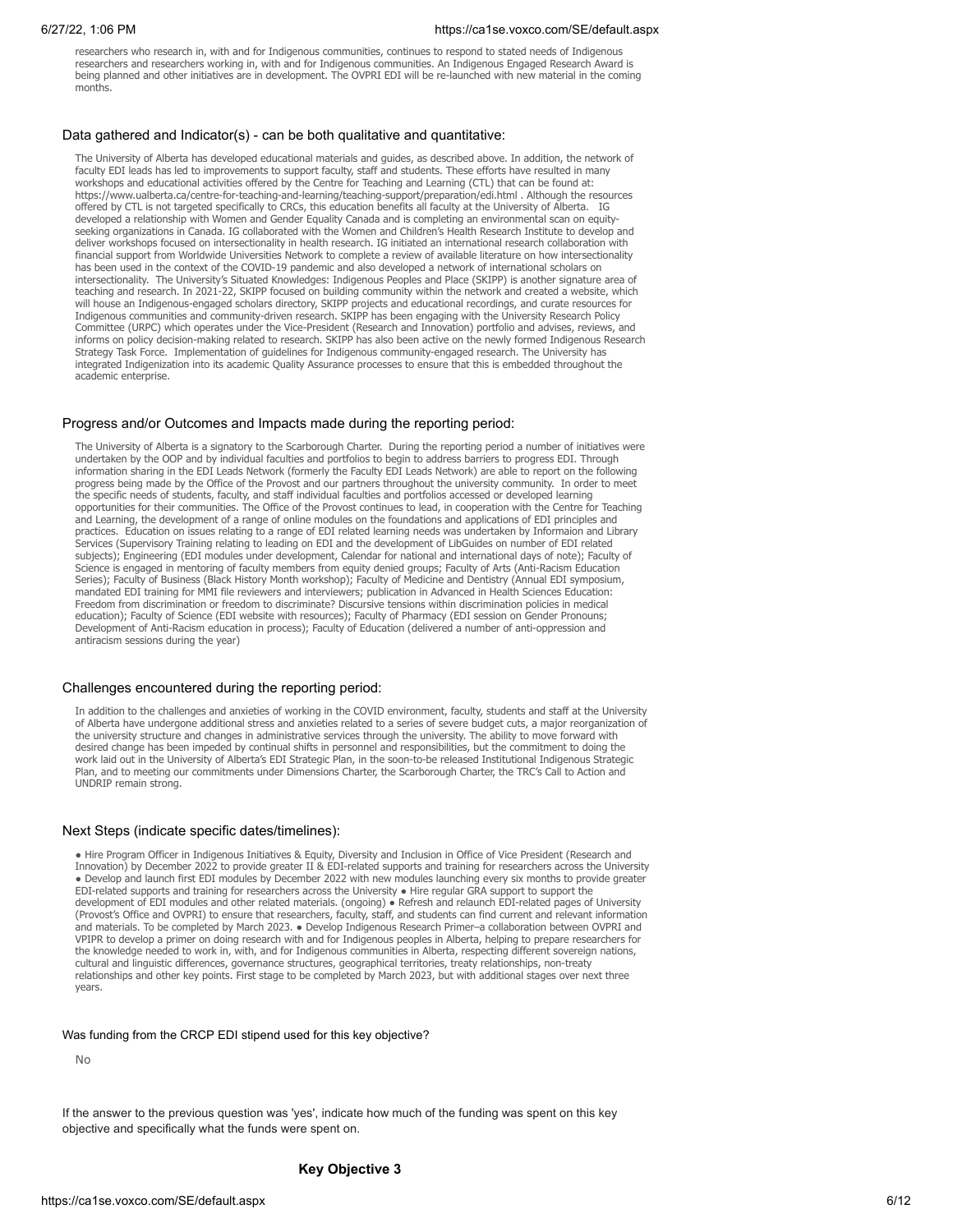#### Brief description of S.M.A.R.T. (specific, measurable, aligned with the wanted outcome, realistic and timely) Key Objective 3:

1. Develop and adopt a process and guidelines for EDI to be used by faculty selection committees 2. Develop clear and meaningful roles for Elders on selection committees 3. Develop clear and meaningful roles for EDI advisors on selection committees 4. Review and update membership guidelines for selection committees In the long term, increased diversity in the senior professoriate - including among chairholders - also requires concerted focus on developing pathways into and through the professoriate, particularly among disciplines with historic under-representation. This is supported in part by our data collection initiatives, described under Objective 1. The University of Alberta is focusing on creating and supporting pathways to organizational leadership by removing barriers to career advancement and developing resources to support leadership development, encompassing graduate students, research trainees and all ranks of the professoriate. These pathways will benefit the entire university community. In particular, members of visible minorities identified mentorship and development as a current gap during consultations on the EDI Strategic Plan

## Systemic barriers -

Please provide a high-level description of the systemic barriers (e.g., summarize what the barriers are and how they were identified):

Please provide a high-level description of the systemic barriers (e.g., summarize what the barriers are and how they were identified): A number of issues were identified as impeding progress on EDI in recruitment, these include the need for more specific and explicit accountabilities, better preparation of selection committees, systematic and system wide support and expectations for EDI in recruitment, more research based EDI recruitment practices, and better accommodation practices for faculty who are members of equity denied groups. In some areas, the University's performance evaluation schemes historically have not valued some forms of community-engaged research or research founded in Indigenous ways of knowing as highly as traditional western modes of research. In some faculties, the annual Faculty Evaluation Committee process has not adequately recognized the nature of Indigenous community-based research (which often entails higher levels of community participation, alternative research outputs, and/or longer timelines to publication). Barriers have identified through the consultation process for development of the EDI Action Plan (as described in the plan), through ongoing<br>dialogue with the EDI Scoping Group, through input from the network of EDI leads from each faculty and aca unit, and through an internal environmental scan specific to pathway development initiatives, conducted in 2020.

#### Corresponding actions undertaken to address the barriers:

The Office of the Provost continues to provide selection committees with a guide (research based) to improved academic leadership recruitment practices and to provide an in-service to any academic selection committees seeking to address bias in recruitment. During decanal recruitments in 2021 an EDI advisor was available as an ex officio member of the selection committee to provide proactive and just-in-time education on bias in recruitment, to committee members. The Faculty of Arts undertook a revamping of tenure-track recruitment guidelines, with and EDI focus and the Faculty of Science developed an equitable hiring practices guide. Faculties have identified needs for improved training and educational resources for use in research evaluation and hiring, in particular to mitigate bias and to promote equitable evaluation of candidates with nontraditional qualifications or research programs. To address the need for more education and to better enable the expansion and deepening of university equity commitments through better inclusion practices towards greater diversity specific kinds of education identified as a priority: anti racism education; EDI and recruitment; supporting students who are members of equity denied groups. Corresponding actions were supervisor training with an emphasis on EDI; library guides with a variety of EDI Issues Engineering: TRC monthly series; EDI module under development; curated resources relating to a range of EDI topics; calendar for national and international days related to EDI. The university mentors faculty members and has workshops (e.g., anti-racism) in facutlies. To support research excellence and promote diversity throughout the professoriate, the university launched the Black Academic Excellence cohort hire initiative, which will recruit 11 Black scholars across 11 different faculties and disciplines. The hire was launched in 2021, and faculty members will take up their positions in 2022. Cohort hires are an emerging best practice which ensures that new hires are part of a supportive community of peers. The University of Alberta has embarked on a number of leadership development and training initiatives. The University now offers orientation training for incoming deans and department chairs on cultivating EDI within their units. There is a series of training sessions for senior leadership hiring committees on EDI in recruitment, offered throughout 2021/22, and the university offered additional training on equity in recruitment processes in conjunction with the Black Academic Excellence cohort hire. The Senior Women's Advisory Group is a group of women leaders at the University of Alberta who meet bi-monthly (with leadership and support from the Office of the Provost). The purpose of this group is to share knowledge, practices, and peer to peer mentoring and to support emerging women leaders. The University has developed educational resources in hiring and research evaluation. At the institutional level, the CRC anti-bias module was completed for all research award committees. The University of Alberta is also developing an institution-specific introductory EDI module for broad use in hiring and research evaluation. As part of this education, the University offers hiring committee resources as well as a quick guide on EDI practices in faculty recruitment supported by a white paper on best practices in senior academic recruitment. Faculties can access a range of faculty-specific hiring guides (e.g., Grow Wisely, a guide developed for the Faculty of Medicine & Dentistry). The University has launched a review of university-level academic awards to improve diversity among awardees and ensure equity throughout awarding processes. This review, which was completed in 2021, encompassed award objectives, criteria, and nomination and selection processes and has resulted in a full revamp of institutional academic awards. At the University of Alberta, ally networks and similar structures have been established in several faculties to reduce burdens on members of under-represented groups to advocate for themselves and to perform disproportionate levels of service, which can in turn inhibit career progression (e.g., a Male Allyship network has been established in the Faculty of Engineering). The University is supporting the success of Indigenous students early in the career pathway through multiple approaches, including dedicated student tutors, writing mentors and removing barriers to emergency funding.

#### Data gathered and Indicator(s) - can be both qualitative and quantitative:

The University of Alberta has delivered education sessions for senior academic administrators and for recruitment committees, as described above. Training associated with the Black Academic Excellence cohort hire initiative were delivered to 11 faculties. The University of Alberta has implemented anti-bias training requirement for all institutional research award committees. In order to support hiring committees on campus, a number of resources to support EDI in faculty recruitment have been developed. Finally, the university completed a review of institutional academic awards with an EDI lens. The university's student census will support longer term pathway initiatives. The census was implemented in late 2021 and results will be reported in 2022.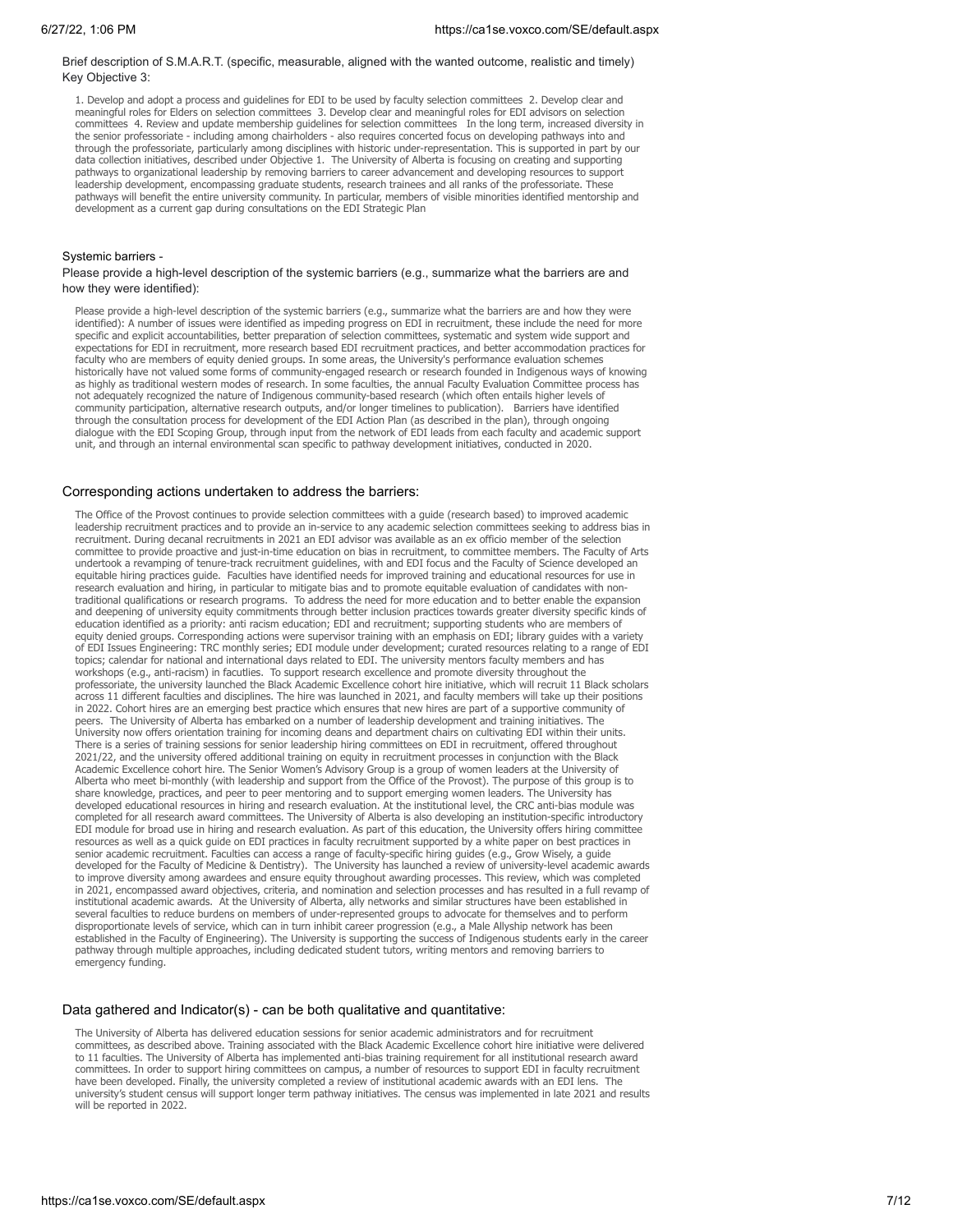#### Progress and/or Outcomes and Impacts made during the reporting period:

The Black Academic Excellence cohort hire initiative launched 11 faculty recruitment processes in 2021. The University of Alberta has delivered education sessions for senior academic administrators and for recruitment committees, as described above. All awards adjudicated through OVPRI have fully implemented updated terms of reference updated via EDI lens. All who serve on adjudication committees must now complete CRC unconscious bias training, GBA+ training module or a similar training in order to serve. Chairs of committees have responsibilities regarding how they run committee meetings, i.e., attentive to EDI & II issues. Equity, Diversity, Inclusivity and Indigenous Initiatives is now a standing item on University Research Policy Committee (EDI since 2019, updated to EDI & II in 2021). OVPRI has created new resources for researchers on equity, diversity and inclusion in research. Materials address EDI as both a policy and a set of practices, address the steps of enacting an equity framework, give specific tips for researchers in the areas of team composition, research environment and team culture, researcher training and advancement, research design, and more. The OVPRI continues to offer workshops on incorporating EDI in research proposals. In addition, the OVPRI has established a new position, a Program Officer for Indigenous Initiatives and Equity, Diversity and Inclusion, to support the work in this area. Staff in the Researcher Development Services portion of the portfolio are undertaking additional II + EDI training and professional development.

#### Challenges encountered during the reporting period:

The university continued to experience challenges due to COVID-19, most notably in requiring the reallocation of staff resources and senior leadership to focus on pandemic response. This resulted in the delay of the implementation of our inclusion survey to 2022. The University of Alberta also received a substantial reduction in government operating funding during the reporting period, which had a negative impact on the availability of staff to complete this work.

## Next Steps (indicate specific dates/timelines):

The Black Academic Excellence cohort hire initiative will be completed in 2022, with most positions scheduled to begin July 1. The completed review of academic awards will be fully implemented in 2022, with the first complete award cycle operated under the new processes and criteria. Activities by the OVPRI described above are ongoing.

#### Was funding from the CRCP EDI stipend used for this key objective?

No

If the answer to the previous question was 'yes', indicate how much of the funding was spent on this key objective and specifically what the funds were spent on.

## **Key Objective 4**

Brief description of S.M.A.R.T. (specific, measurable, aligned with the wanted outcome, realistic and timely) Key Objective 4:

The University of Alberta has augmented and enhanced existing training and development programming to incorporate EDI tools and concepts into other training activities (e.g., leadership development; EDI training for committees) for faculty, staff, and those in formal leadership positions, and to build a common training framework among senior organizational leaders. The university is also developing an essential curriculum on EDI and bias awareness for all faculty and staff, comprising a series of modules to be delivered online and implemented beginning in 2022.

#### Systemic barriers -

#### Please provide a high-level description of the systemic barriers (e.g., summarize what the barriers are and how they were identified):

This objective addresses systemic barriers related to policy frameworks for recruitment and selection, organizational leadership, and diversity in research. The environmental scan undertaken to develop the EDI Action Plan found that fully supporting the university's EDI objectives requires enhanced capacity and training among leaders; this continues to guide our priorities. The University is providing training and capacity building activities to support the EDI literacy and competency among leaders at all levels of the organization to model and actively cultivate a workplace that reflects EDI values. The environmental scan had also identified needs for increased training and education to support increased diversity in hiring and to support the valuation of diverse forms of research in research adjudication; both of these areas contribute to the University of Alberta's CRC program directly in the evaluation of prospective nominees, and indirectly by cultivating a more diverse professoriate as a pool of potential future chairholders.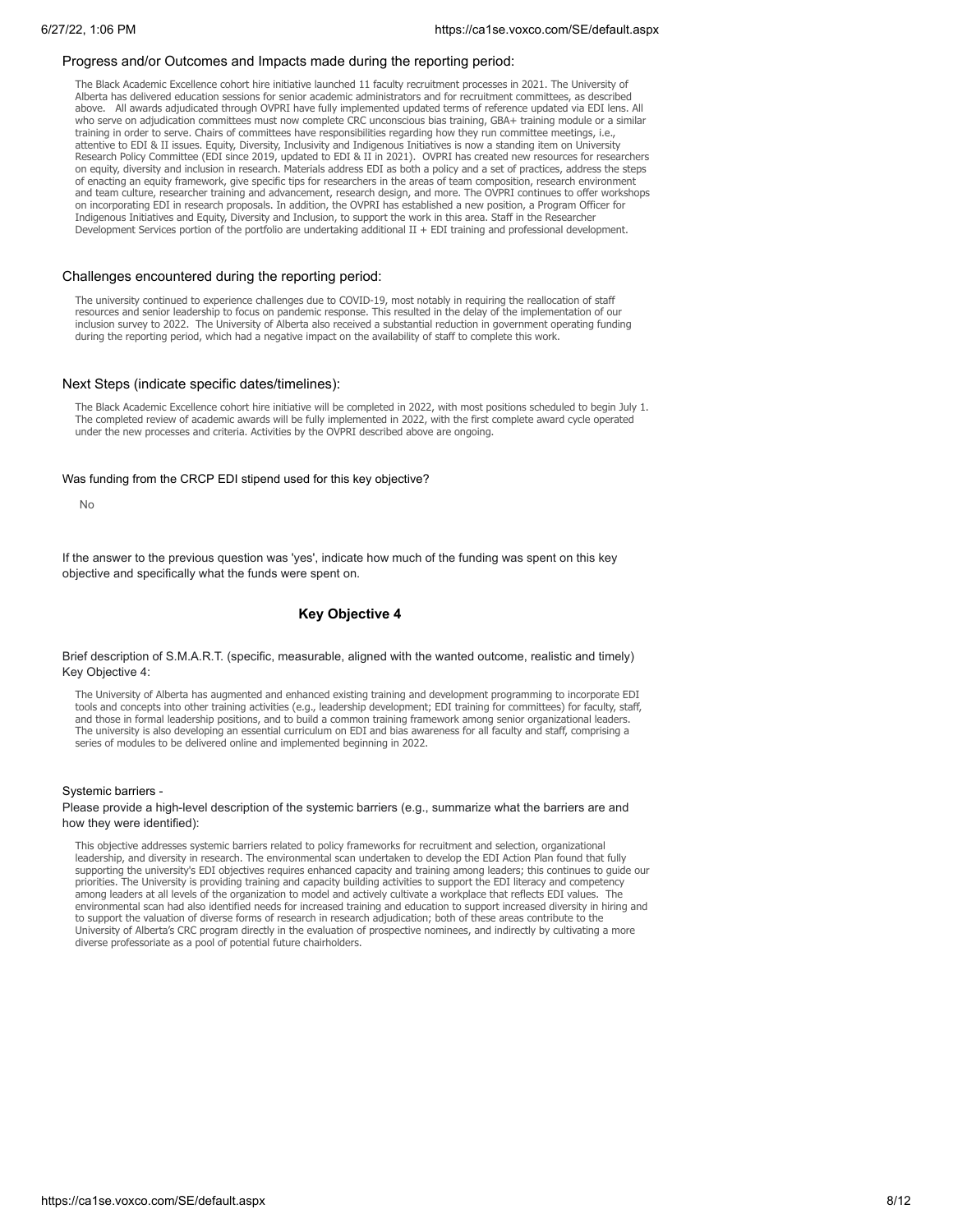#### Corresponding actions undertaken to address the barriers:

The University of Alberta has developed a number of educational resources for use in hiring and research evaluation, the include: the completion of CRC anti-bias module mandatory for all institution-level research award committees; the development of institution-specific introductory EDI module, for broad use in hiring and research evaluation (for implementation in 2022, with subsequent modules rolled out annually); the development of hiring committee resources - a quick guide on EDI practices in faculty recruitment, and a white paper on best practices in senior academic recruitment; and the development of a range of faculty-specific hiring guides (e.g., Grow Wisely, a guide developed for the Faculty of Medicine & Dentistry). The University of Alberta has updated its Recruitment Policy, which governs hiring of all faculty and staff positions, establishes the requirement for committee members to familiarize themselves with the university's commitments to EDI and with unconscious bias. Currently, this requirement is met through the guidance documents referenced above and through use of the CRC program's unconscious bias training module. The institution-specific introductory EDI module will be used to fulfill this requirement once it is completed. The University has implemented live, face-to-face training on EDI in recruitment for all hiring committees for senior leadership positions (vice-presidents, deans, vice-provosts). Training is offered by the Senior Advisor, Equity and Human Rights who resides in the Office of the Provost. Additional training activities are described under Objective 3, above.

#### Data gathered and Indicator(s) - can be both qualitative and quantitative:

The University of Alberta has implemented an unconscious bias training requirement for research adjudication. The University has also developed and implemented an institution-specific introductory EDI module (see above. As noted above, training sessions for hiring committees on EDI in recruitment have been implemented broadly, including for 11 faculties participating in the Black Academic Excellence cohort hire initiative in 2021.

#### Progress and/or Outcomes and Impacts made during the reporting period:

The OVPRI has also had training sessions on EDI and research for Faculties and administrative units across the University, e.g., Faculty Councils, EDI committees in Faculties, Associate Chairs Research in the Faculty, etc. Significant progress was made on the development of the university's EDI training module, including substantial content development and the development of a complete curriculum for a series of subsequent modules, to develop more advanced skills and knowledge among faculty and staff over time. The completion of the initial module was delayed due to ongoing impacts of COVID-19 and resource disruptions.

## Next Steps (indicate specific dates/timelines):

The Office of the Provost is working the Centre for Teaching and Learning (see Part C for more details) to ensure completion of the initial EDI training module to support rollout in 2022. The university has completed the wireframe for a comprehensive online educational program on equity, diversity, and inclusion across the university community. Development of educational assets is underway. The scope of the new module development project has expanded to address emerging and more sophisticated learning needs identified by members of the teaching, research, and administrative staff. The original plan was for more foundational education, however the needs of the community have increased and this revised plan will meet some of those emerging educational needs.

#### Was funding from the CRCP EDI stipend used for this key objective?

No

If the answer to the previous question was 'yes', indicate how much of the funding was spent on this key objective and specifically what the funds were spent on.

## **Key Objective 5**

If the answer to the previous question was 'yes', indicate how much of the funding was spent on this key objective and specifically what the funds were spent on.

## **Key Objective 6**

If the answer to the previous question was 'yes', indicate how much of the funding was spent on this key objective and specifically what the funds were spent on.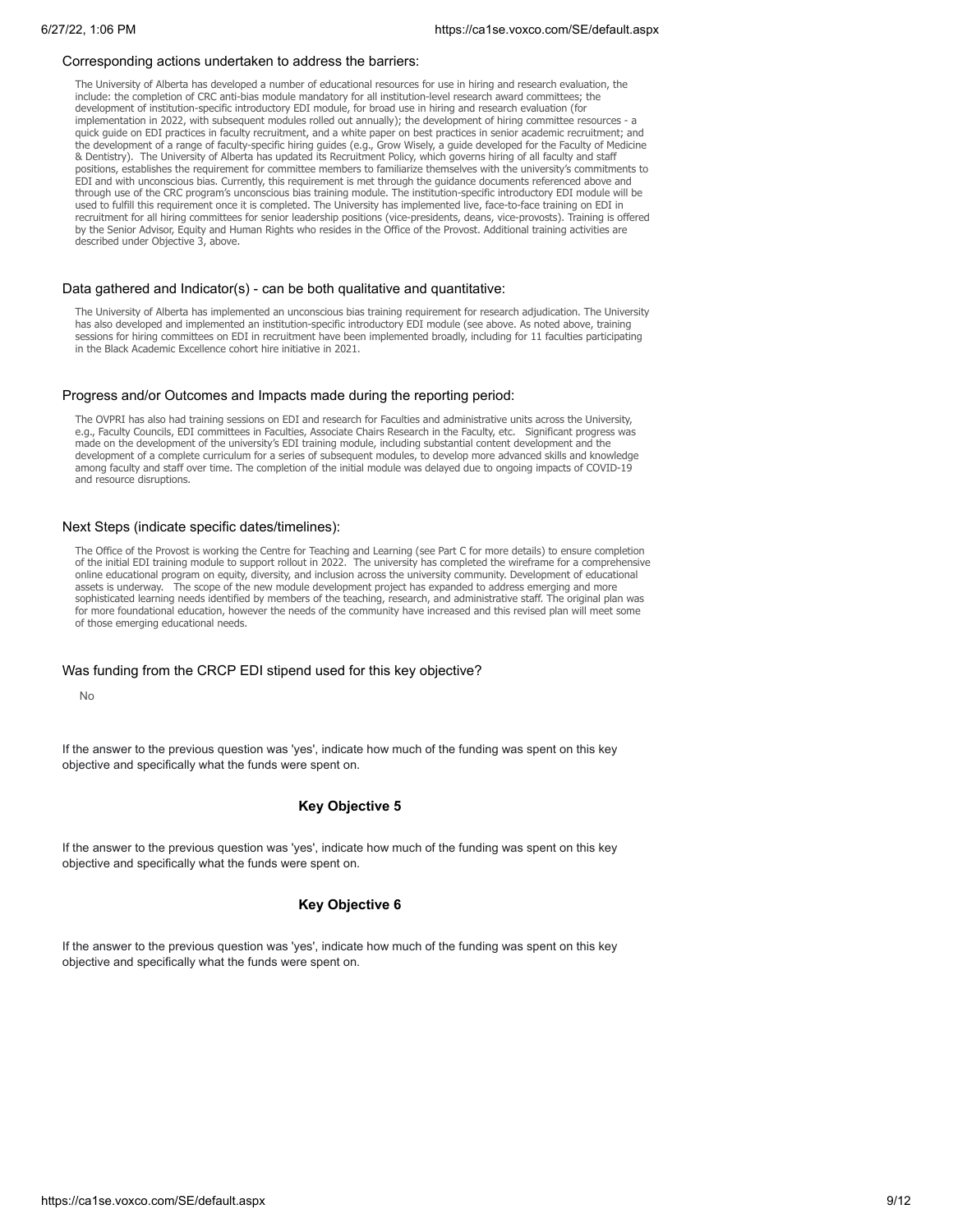## **Challenges and Opportunities**

Other than what has been outlined in the section above, outline any challenges and opportunities or successes regarding the implementation of the EDI action plan, as well as best practices that have been discovered to date. If COVID-19 has had an impact on the implementation of the institution's action plan, please outline how below. How has or will the institution address these challenges and opportunities? (limit: 5100 characters):

Collection of FDG Data — Improved Process There are challenges inherent to the collection and protection of FDG data. While<br>the data is crucial to gauging the institution's progress towards CRC EDI targets, it is also extr with the utmost care. The University has had success in streamlining its collection and protection of FDG data with its data management group (Performance, Analysis and Institutional Research, PAIR) taking the lead. Chairholders are now surveyed by the University prior to the submission of their application. This procedure ensures that the University efficiently collects and protects FDG data just prior to its submission of applications to Ottawa. The University is continually improving and updating its EDI data collection and management system. The University has been granted an EDI Stipend for this purpose and will roll out improvements to this system in 2022. This will be reported in the next annual progress report. Timeli Issues (COVID) In March 2020, the University of Alberta pivoted to remote course delivery in response to the COVID-19 pandemic. The university's COVID response has been complex and resource-intensive, and has in particular placed demands on senior leaders that have slowed the implementation of some EDI initiatives. Senior academic leaders have been engaged in unanticipated COVID-response initiatives including, but not limited to: establishing parameters for remote delivery (institutional requirements, support for instructors, organizational supports); revising faculty evaluation processes to account for major disruptions to research; addressing financial exigencies; establishing new pedagogical resources; and liaising with students and other stakeholders. This has slowed the progress of EDI activities requiring senior leaders' engagement and/or championship, including for example the review of award practices and key mentorship initiatives to support career pathways for underrepresented groups. The disruption to normal working conditions for faculty and staff, including CRCs, has also resulted in delays to activities intended to assess experiences of inclusion among CRCs, which are more appropriately launched during more typical conditions to establish baseline data. Timeline Issues (BUDGET) The University of Alberta is also currently managing a reduction in operating grant support from the provincial government that is unprecedented in scale and pace anywhere in Canada. As a result, some staff and technical resources that were anticipated to be available can no longer be accessed. This has a particular impact on data collection initiatives, which rely on a decreasing number of specialized technical staff, and on face-to-face training and education activities, which are resource-intensive and require delivery by expert staff.

## **Reporting on EDI Stipend objectives not accounted for in Part A**

#### **Instructions:**

- Institutions with EDI Action Plans, use this section to report on EDI Stipend objectives that are not accounted for in Section A.
- Institutions without EDI Action Plans, use this section to report on EDI Stipend objectives.

## **Objectives associated with your institution's EDI Stipend application**

**Table C1.** Provide information on the objectives associated with your institution's EDI Stipend application, including the funding and timelines, for the reporting period.

### **EDI Stipend Objective 1**

Indicate the S.M.A.R.T. (specific, measurable, aligned with the wanted outcome, realistic and timely) objective(s) towards which this funding has been directed:

NOT APPLICABLE (NO STIPEND DURING REPORTING PERIOD)

## Indicator(s): Describe indicators, as presented in the EDI Stipend application, and how they are calculated.

NOT APPLICABLE (NO STIPEND DURING REPORTING PERIOD)

## Progress: Describe results observed, including indicator results, outcomes, impacts. Include timelines (start and end dates).

NOT APPLICABLE (NO STIPEND DURING REPORTING PERIOD)

## **Table C2. EDI Stipend Impact Rating**

Please rate the extent of the impact the EDI Stipend has had on your institution in meeting this objective as identified in your application, for the reporting period:

Don't know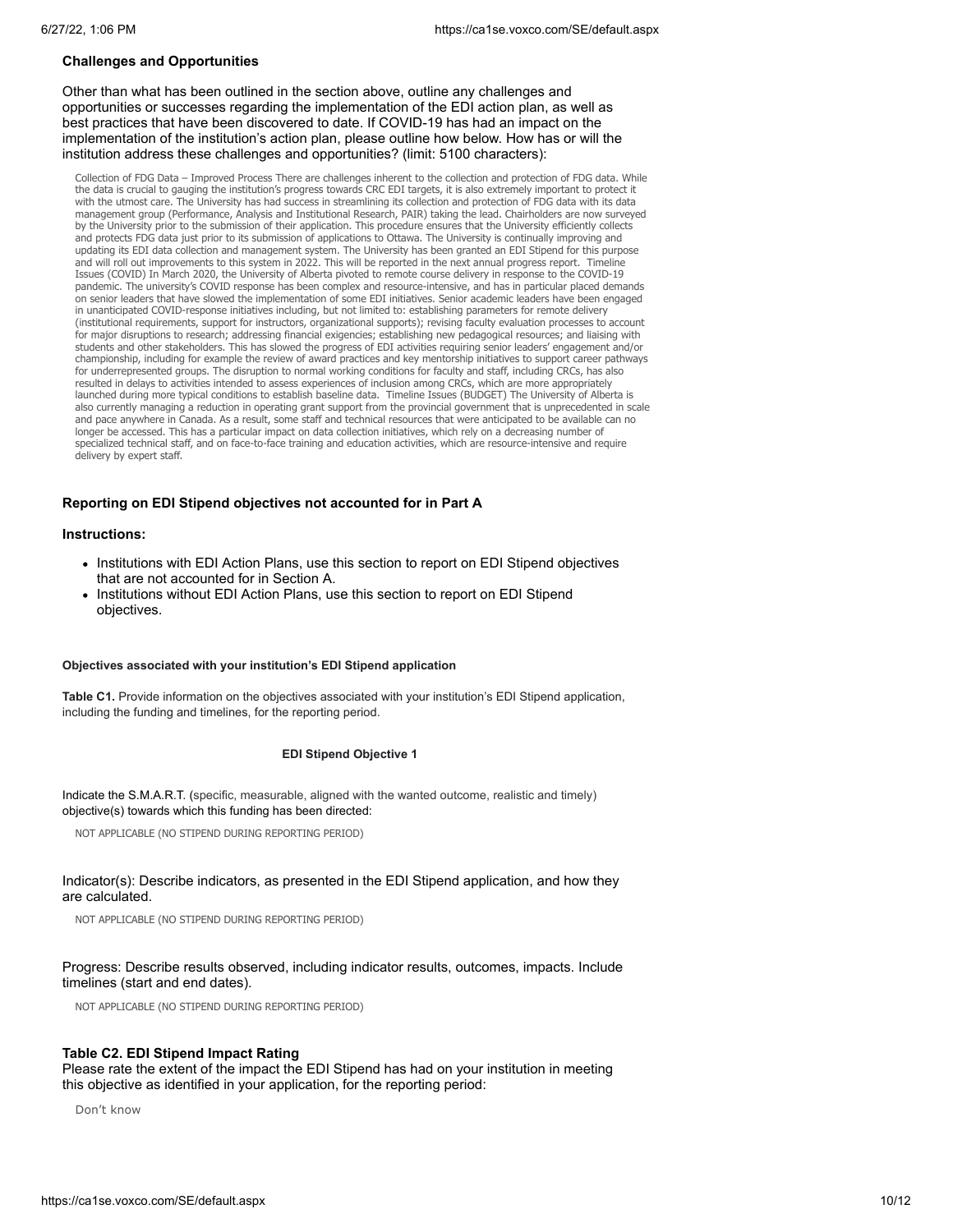#### Do you have other objectives to add?

## **Additional Objectives (if applicable)**

**Table C1.** Provide information on the objectives associated with your institution's EDI Stipend application, including the funding and timelines, for the reporting period.

**EDI Stipend Objective 2**

**EDI Stipend Objective 3**

**EDI Stipend Objective 4**

**EDI Stipend Objective 5**

**EDI Stipend Objective 6**

## **Part D: Engagement with individuals from underrepresented groups**

Outline how the institution has engaged with underrepresented groups: e.g., racialized minorities, Indigenous Peoples, persons with disabilities, women, LGBTQ2+ individuals, during the implementation of the action plan (during the reporting period), including how they have been involved in identifying and implementing any course corrections/adjustments, if applicable. For example, how was feedback gathered on whether the measures being implemented are resulting in a more inclusive research environment for chairholders of underrepresented groups? How has intersectionality been considered in developing and implementing the plan (if applicable)? Have new gaps been identified? How will members of underrepresented groups continue to be engaged? (limit: 10 200 characters)

Following up on the success of our March 1, 2021 virtual EDI meeting for chairholders, we held another EDI-focused meeting for all chairholders on January 20, 2022. Similar to our meeting one year ago, we had 46 CRC holders attending this one-<br>hour meeting as well as our CERC and C150 holders. This attendance translated into a participation ra active chairholders. This meeting was organized by the UAlberta CRC EDI Action Group to engage chairholders about anything related to EDI and the Program. During the meeting, chairholders offered suggestions for implementing EDI across the campus. Chairholders expressed the need to challenge misperceptions about EDI and research performance, i.e., that the two are not mutually exclusive. Other chairholders expressed frustration with existing/traditional forms of student-faculty evaluation that do not take into account the principles of EDI. The meeting helped leadership (e.g., the Deputy Provost and Associate Vice-President Research and Innovation attended) to understand some of the challenges facing individuals such as accessibility issues for persons with disabilities. Attendees of this meeting were enthusiastic about this opportunity to discuss EDI with peers and UAlberta leadership. Another such encounter will be scheduled to give another opportunity for chairholders to share their experiences regarding EDI and the CRC Program. The University has established a Senior Advisor, Equity and Human Rights. The Senior Advisor engages regularly with groups representing members of underrepresented groups (e.g., the Academic Women's Association, the Black Faculty Collective), and works with the Office of Safe Disclosure and Human Rights to address any systemic issues identified through confidential disclosures. The Senior Advisor has engaged directly with CRCs from underrepresented groups to inform the development of educational resources linked to the Stipend, as described above. As part of this new role, the Senior Advisor has participated in CRC selection processes to ensure EDI is addressed within hiring committee discussions. The Senior Advisor has also met with UAlberta CRCs to collaborate on the EDI training module development – this work will be ongoing and will develop further as the project unfolds. The EDI Scoping Group model has emerged as an effective practice; the EDI Scoping Group has actively driven the development of the University's new EDI Strategic Plan. As an ongoing body, the Scoping Group has allowed for deeper and more consistent engagement by interested parties than in a traditional process of point-in-time consultation. Its wide, open membership, with members acting as ambassadors within their own communities and networks, has emerged as an effective avenue for producing broad-based awareness and interest in the EDI Strategic Plan. The Scoping Group model allows for differing levels of engagement by members, and this can produce challenges for the continuity of discussions and varying levels of perceived ownership of the Group's collective work. The University of Alberta is in the process of reviewing and updating its overall institutional EDI Strategic Plan, which guides and is closely linked with the CRC EDI Action Plan. As part of this process, the university is consulting with members of underrepresented groups through the following mechanisms: engagement with the EDI Scoping Group; open consultation sessions, particularly promoted to members of underrepresented groups; a series of roundtable discussions convened by units directly serving underrepresented groups and embedded within those communities (ongoing throughout 2022). The University engages regularly with an Indigenous advisory council, which is made up of Indigenous faculty, staff, alumni, and community members. This group is advising on the development of an institution-wide Indigenous Strategic Plan, which will be a counterpart to the EDI Strategic Plan. As part of this process, the VPRI Office has met with some Indigenous CRCs to discuss their concerns as CRCs. The VPRI Office also supports the SKIPP and IG signature areas, thus meeting regularly with researchers from a number of underrepresented groups through that work. Targeted engagement with the Black academic community was a key focus for 2021. The Black<br>Faculty Collective was instrumental in shaping the goals and processes for the Black Academic Excellence c initiative. The Associate Vice-President Research and Innovation and the CRC Coordinator and Advisor met on October 5, 2021 with representatives of the Faculty of Native Studies to discuss and encourage a CERC application by the Faculty.

No